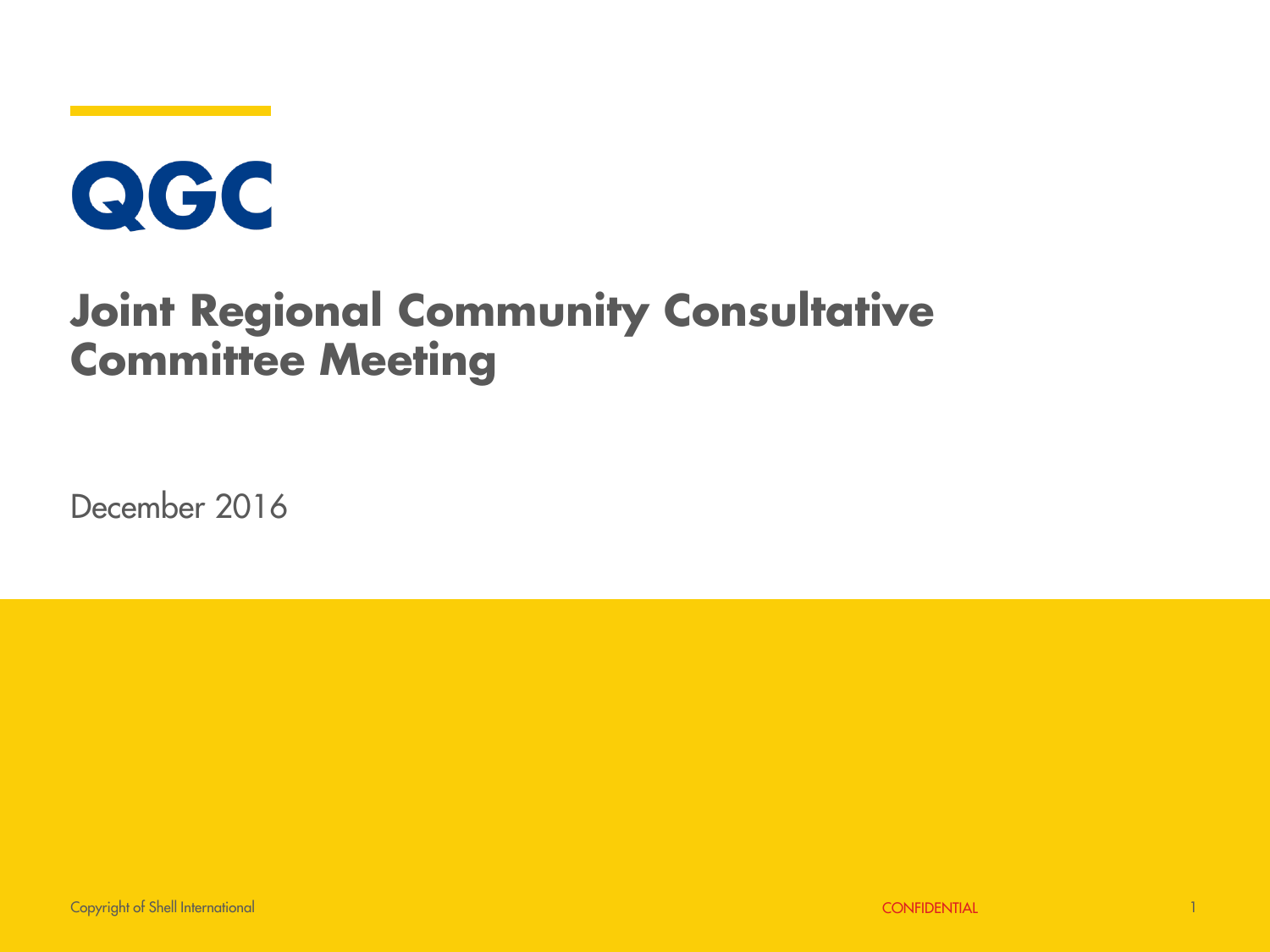#### **Safety Moment**



■ On 9 October, there was a tragic event when a single vehicle roll-over resulted in the death of one of our Easternwell colleagues, Andrew Lines. Andrew was 35-years-old and leaves his wife Jacqui and their four children.

- Sadly QGC and our contractors have had a number of safety incidences following this. A number of them have been hand injuries.
- Our whole business undertook a safety stand down to focus on safety to ensure we prevent any future harm happening to our people.
- **The lessons learnt:** 
	- **Follow the rules, procedures and** safe work methods
	- Be mindful to look out for yourself and look out for each other.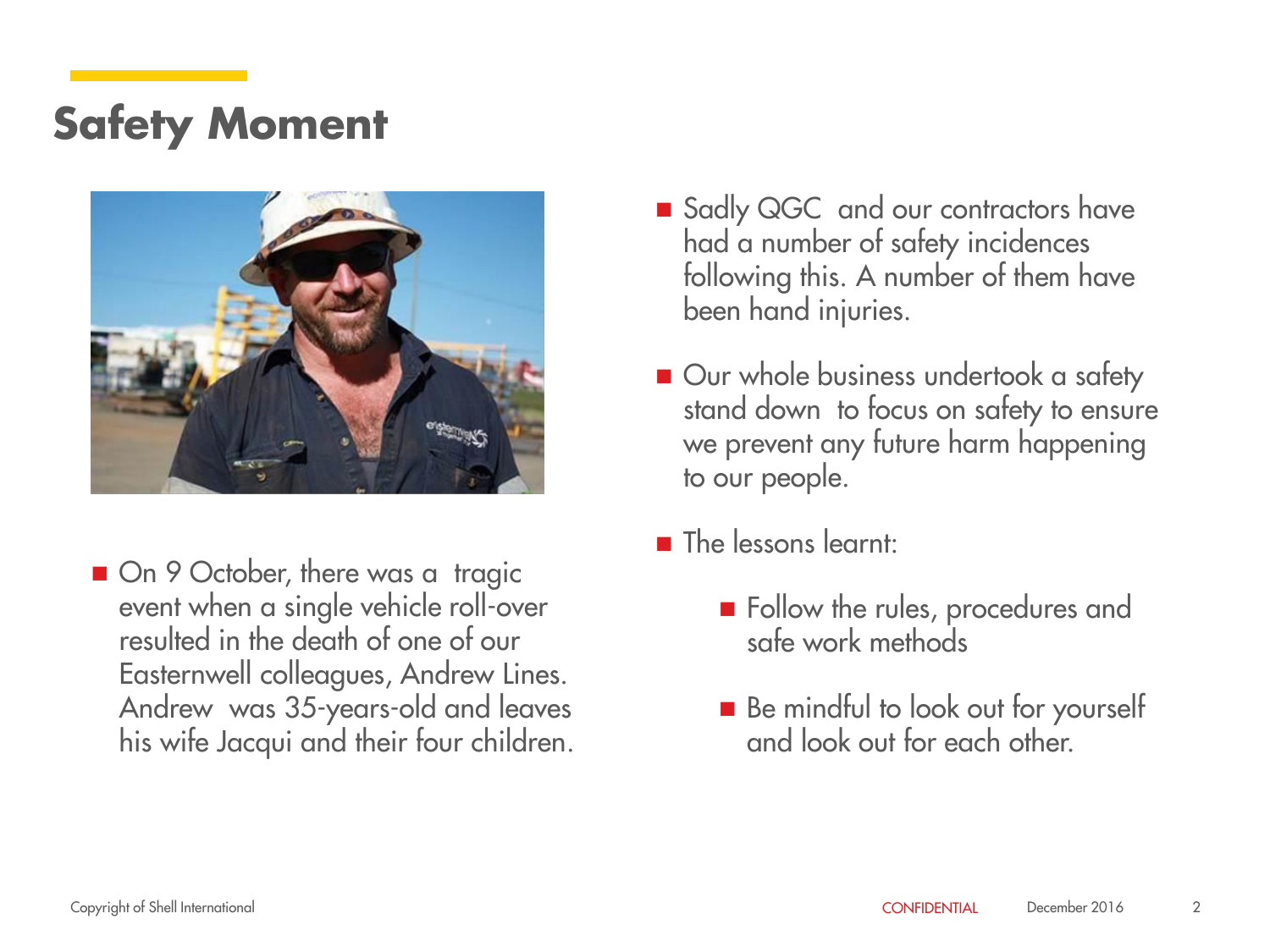#### **Operations update**

- Routine operational maintenance continues as scheduled, at times this may involve localised flaring.
- Operations in the North are preparing for smooth transition and integration of the Charlie development next year.
- One team HSSE forums are being held across the business in the upstream with both staff and contractor representatives to ensure focus remains on safety.
- On the 16<sup>th</sup> November, a celebration for participants in the Dalby Trade Futures program was held. QGC provides the work experience component for students undertaking a Certificate II in Plant Operations.



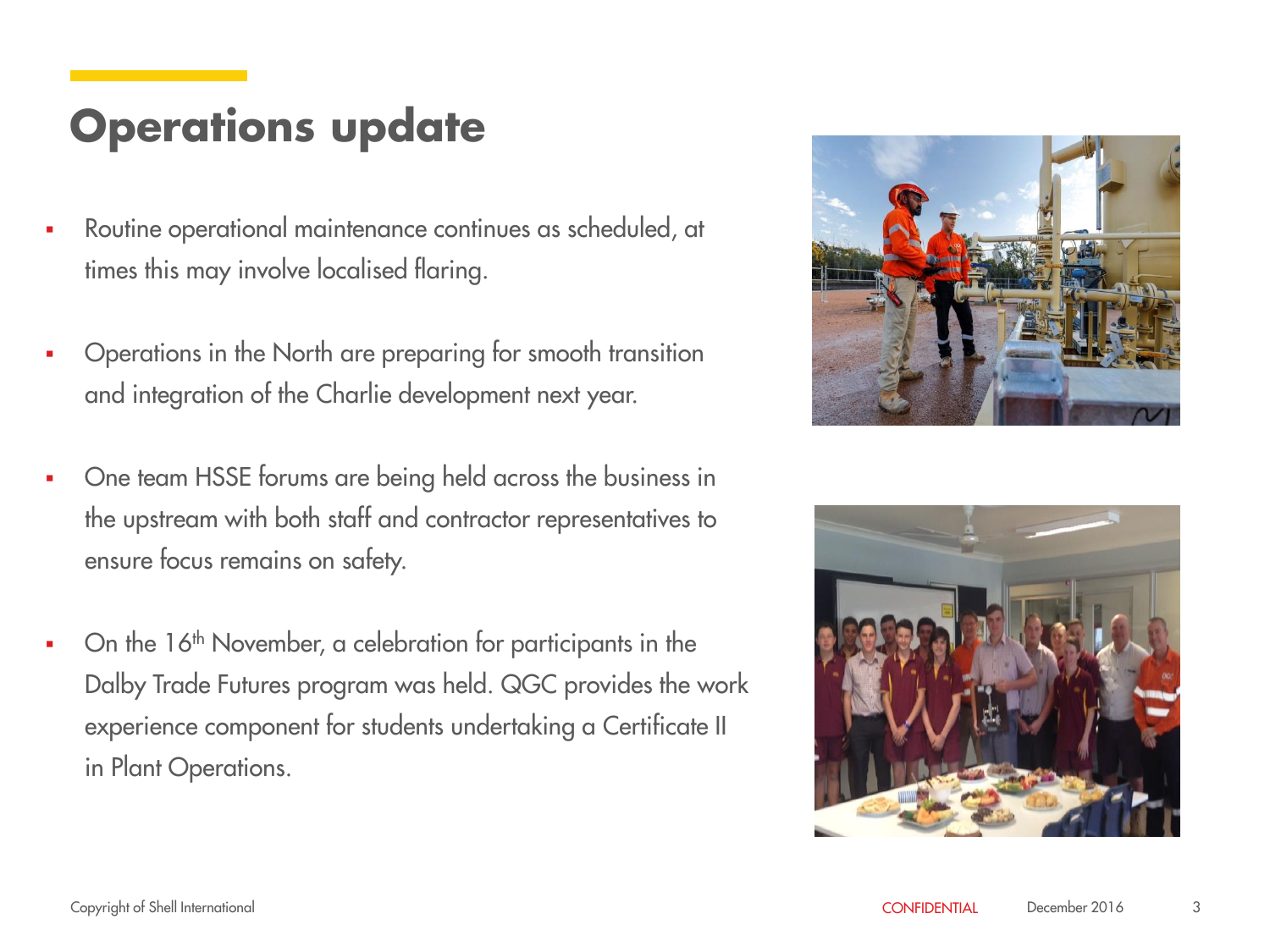#### **Charlie Development**

- The Charlie Development is at peak construction and delivery of the large pre-assembled units and packaged equipment is nearly complete.
- With improved weather conditions, the construction teams have made excellent progress.
- The focus at the moment is on planning and preparing for a safe close-out of the work in progress prior to the Christmas holiday break when the site will be fully closed down.



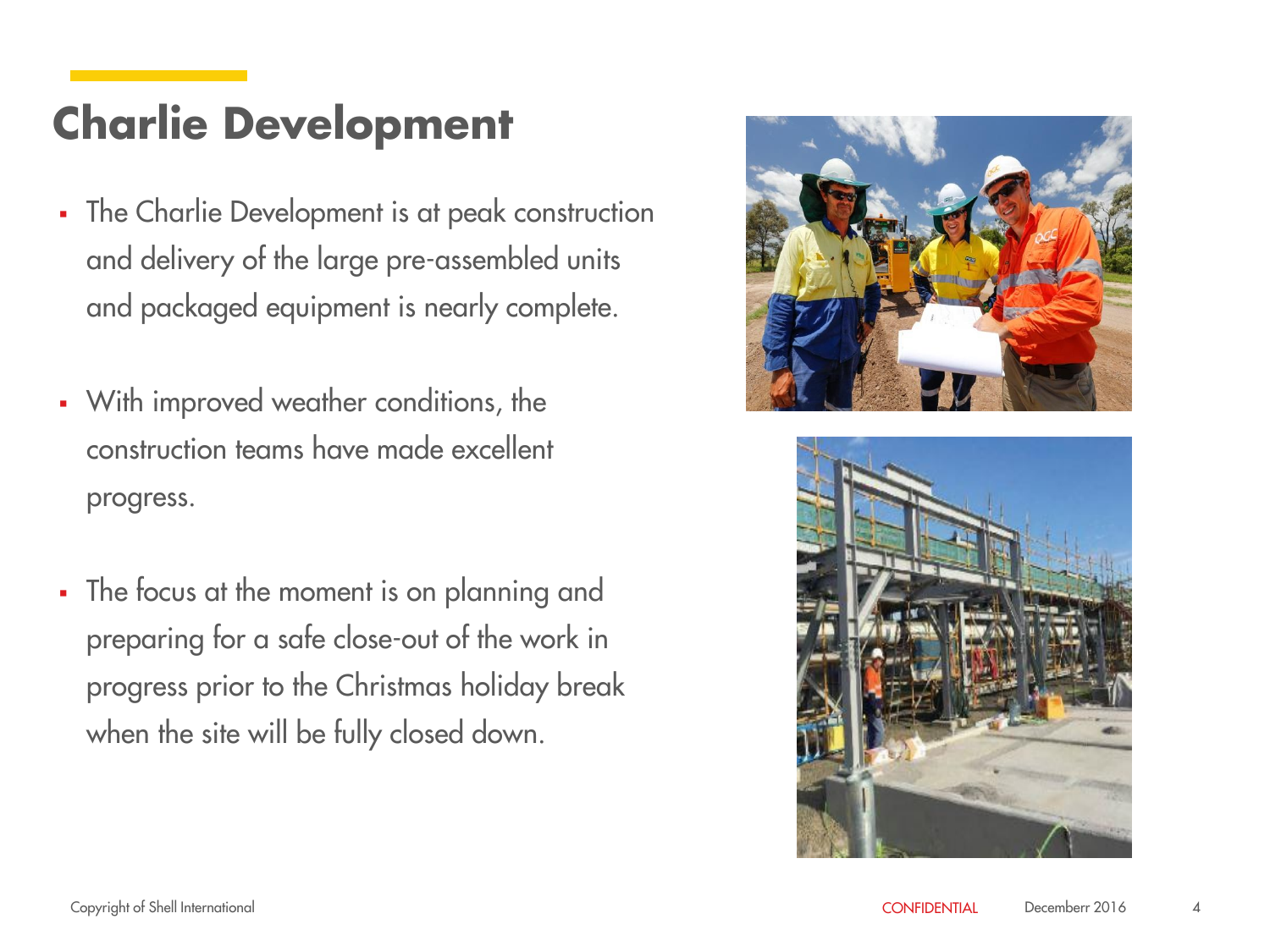#### **QGC's Produced Water Management Strategy**

We manage our produced water by maximising beneficial use

- Northern Water Treatment Plant very efficient, recovering 97% of produced water
	- Reverse Osmosis process 90% recovery for beneficial use
	- Brine Concentrators takes10% RO reject (by-product of Reverse Osmosis) and recovers additional 7% for beneficial use
- Concentrated Brine accounts for remaining 3% and is safely being stored in dedicated concentrated brine ponds
- At Woleebee Creek, there is one concentrated brine pond that has been built
- Northern Water Treatment Plant output is currently 15 ML/day
	- Additional water volumes will be produced with Charlie Development in mid 2017
	- Existing concentrated brine pond meets storage requirements until approx. 2020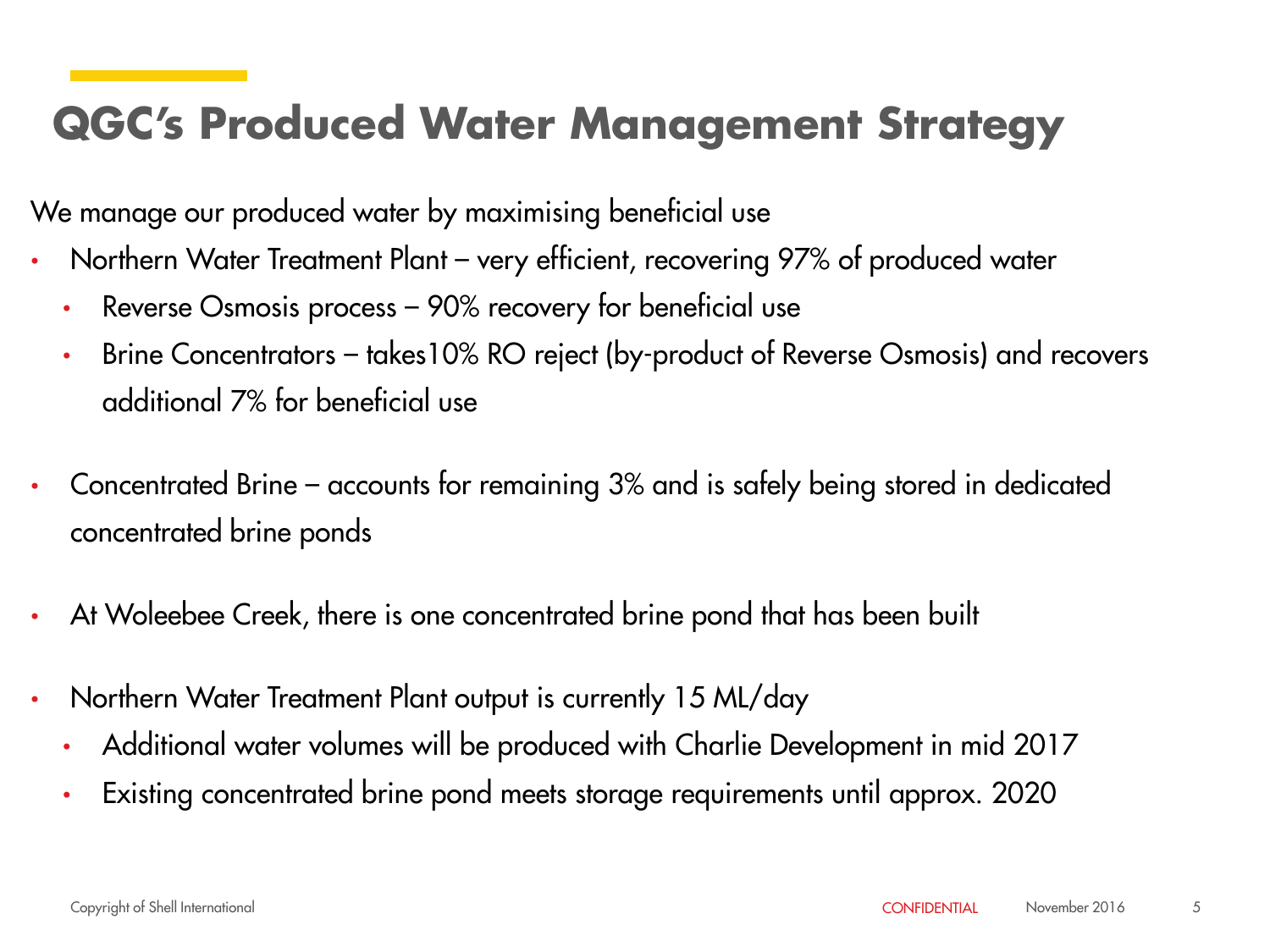#### **Long-term brine management strategy**

- QGC has investigated a number of options to manage brine
- On balance, when all safety, environmental, community and business factors are considered, crystallising brine into solid salt form and encapsulating it for long-term storage in purpose built cells is considered the most feasible and optimum solution at this stage
- As a direct result of declining brine/salt profiles, emerging crystallization technology and renewed industry collaboration discussions, QGC has also endorsed a strategy to defer the construction of a crystallisation facility and associated salt encapsulation facility until after 2020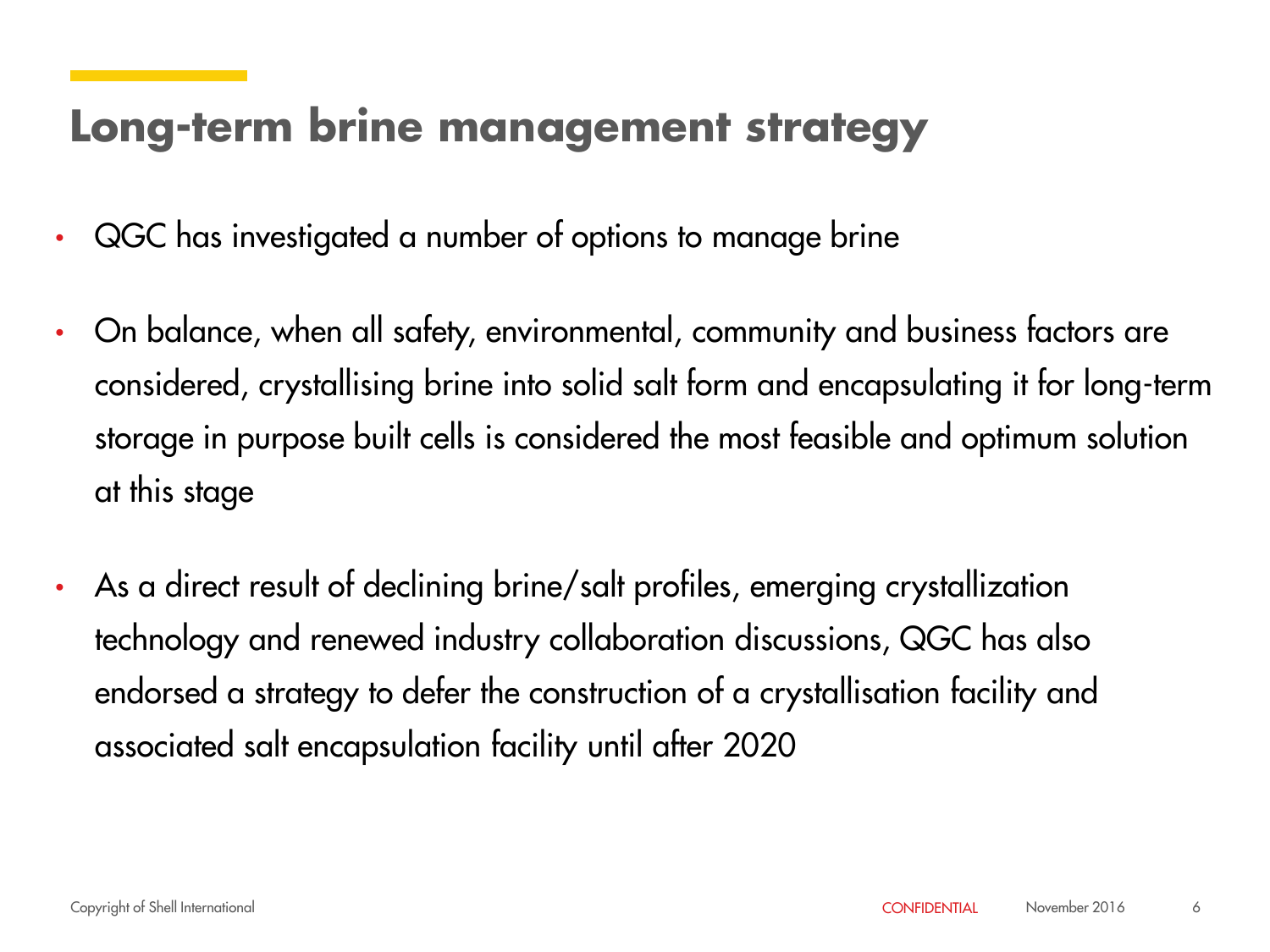#### **Local content – employment data**

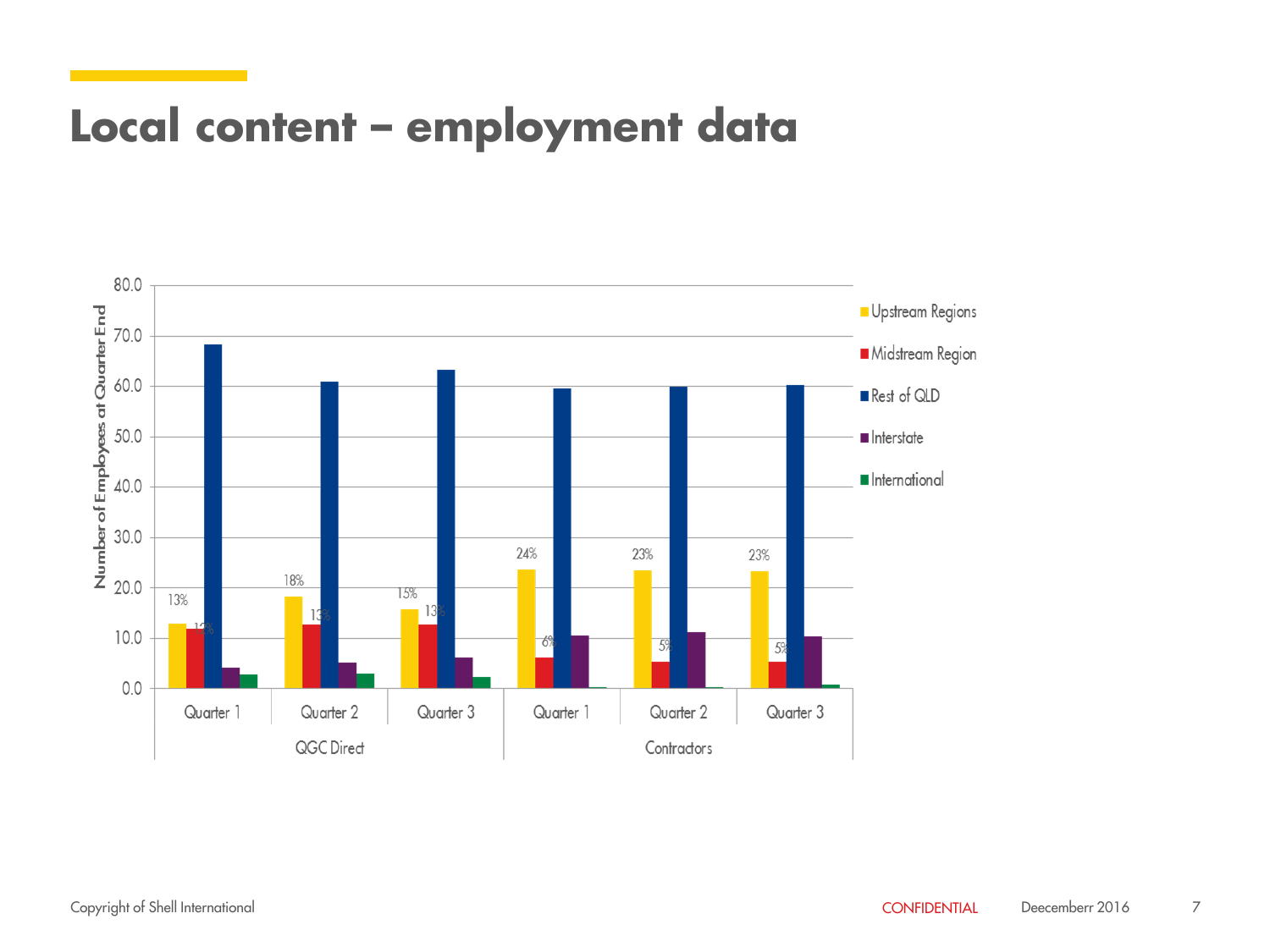#### **Q3 Competitive Contracts awarded**

- Ostwald Bros (Western Downs) (QGC) WDRC Road Upgrades
- Speciality Services (Western Downs) (QGC) Upstream Cleaning Services
- Speciality Services (Western Downs)- (QGC) Potable Water Services

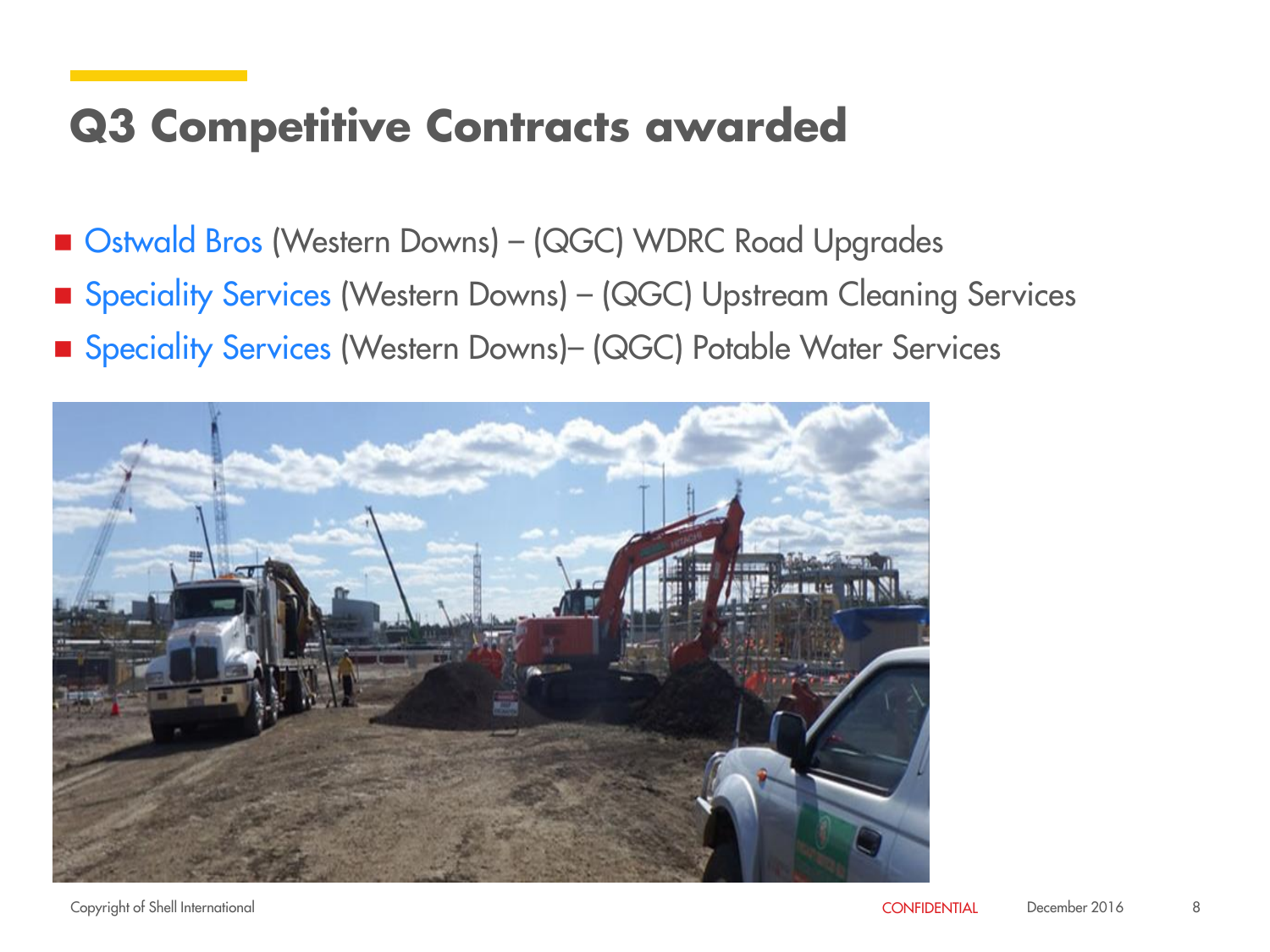#### **Upcoming recruitment**

- Decmil 30 positions (fitters, welders, engineers, riggers, crane operators, truck drivers, trade assistants, supervisors)
- Diamond Protection 24 positions (casual security guards and emergency services operators)
- Ostwald Bros 6 positions (grad engineers, project engineers, site supervisors)
- Spotless 6 positions
- Welldog 6 positions (field service technicians)
- Speciality Services 4 positions (vac operators, labourers, workshop fitters)
- $\blacksquare$  LCR Group 3 positions (crane operators, riggers)

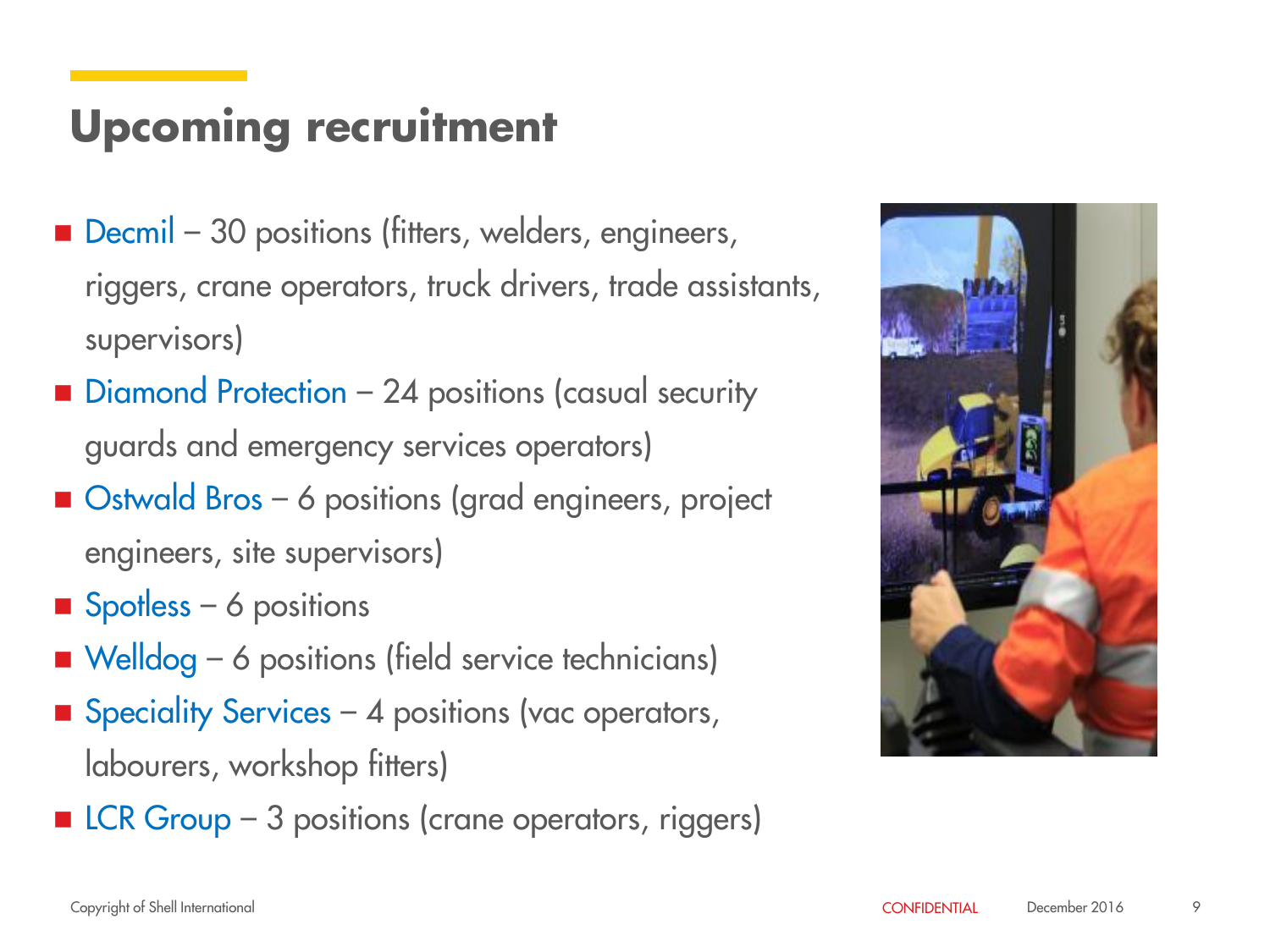#### **Upcoming procurement**

- Decmil miscellaneous material supply
- Diamond Protection vehicle maintenance and upgrades
- Shamrock hydromulching
- SPIE Plexal Bellevue shutdown work
- CPB Contractors signage supply, permanent HSSE equipment supply
- $\blacksquare$  Kentz plant and equipment supply for Charlie commissioning

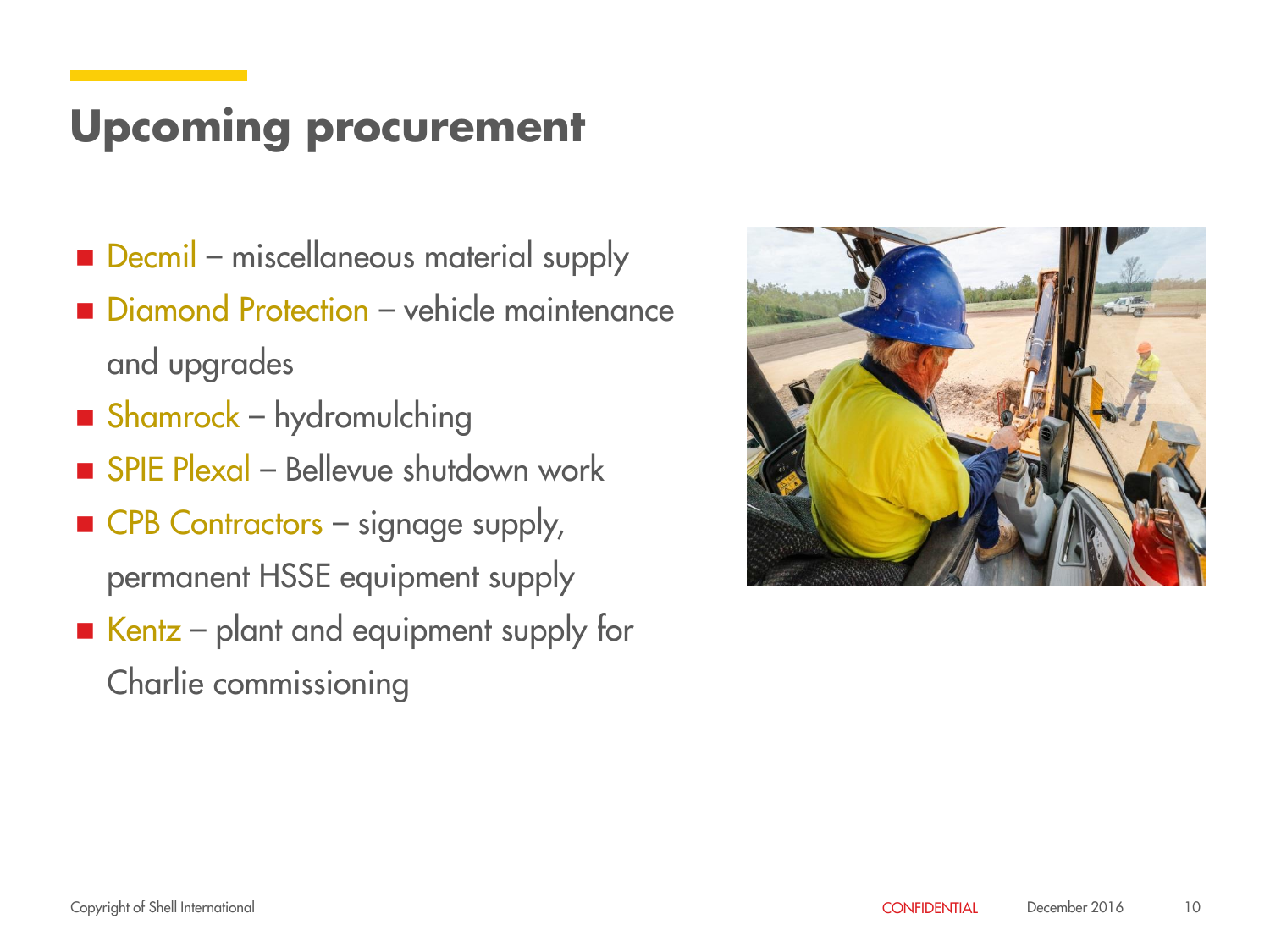## **Community Feedback**

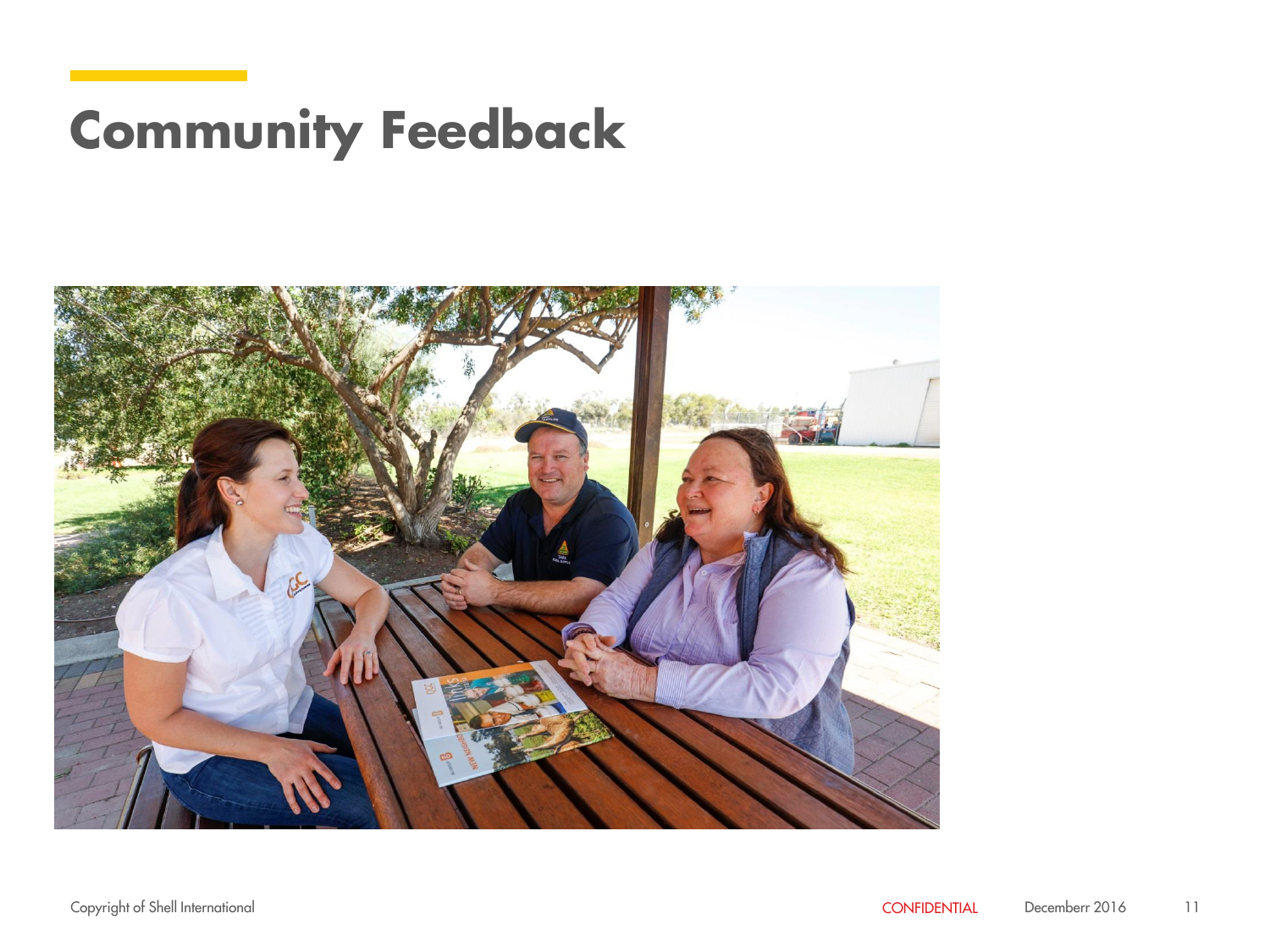### **Social Investment – where do we go from here**

- QGC is developing a new 3 year Social Investment Strategy.
- We will be seeking feedback on high level themes and priorities and will come back with further information once strategies are defined.



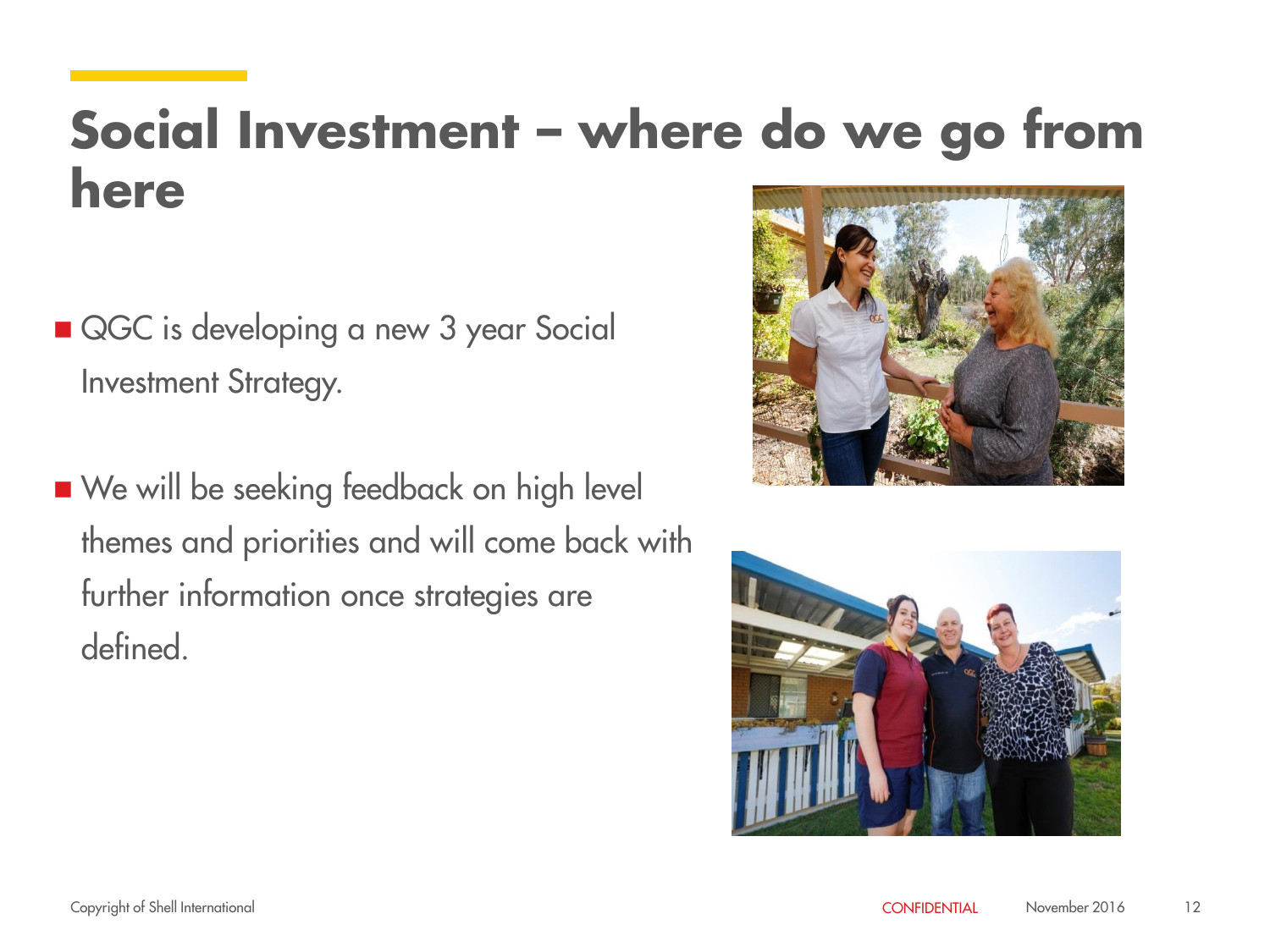## **2017 Proposed Meeting Dates**

Q1: 9 March Tara; 10 March Wandoan Q2: 22 June Chinchilla; 23 June Miles Q3: 7 September Tara; 8 September in Wandoan Q4: 30 November in Chinchilla; 1 December in Miles

Venues to be advised. Proposed time for Central/Southern meetings: 9am-12noon Proposed time for Northern meetings: 10am-1pm